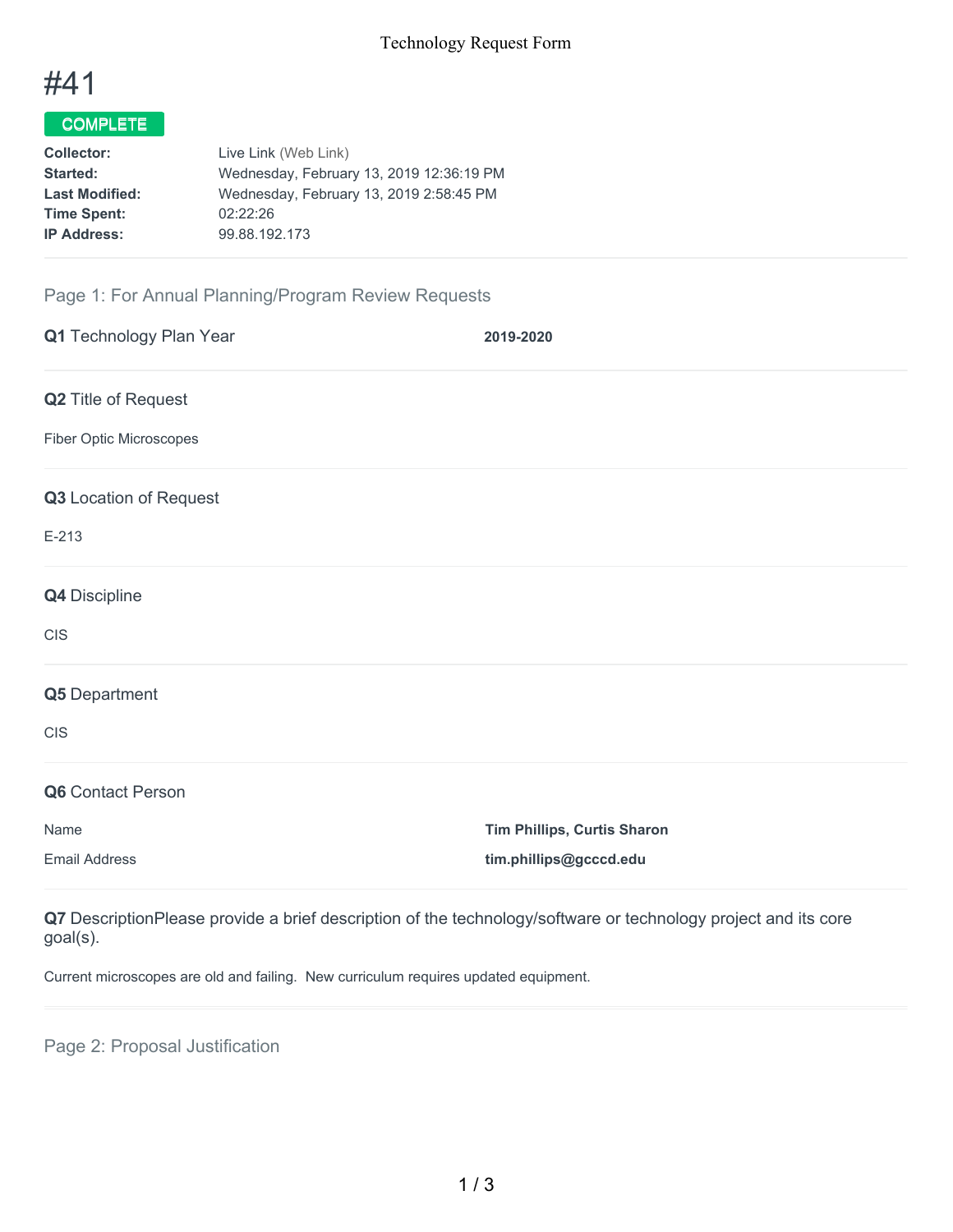## Technology Request Form

| <b>Q8</b> Please explain how the technology or enhancement<br>supports the strategic plan. Include information on how<br>students will be impacted and/or employees or the<br>college or district overall. Consider whether this would<br>this be a district-wide implementation. Which Strategic<br>Plan priority (or priorities) are supported by this request?<br>To access the Strategic Plan, please click here. | <b>Guided Student</b><br><b>Pathways</b><br><b>Student Validation and</b><br><b>Engagement</b> |
|-----------------------------------------------------------------------------------------------------------------------------------------------------------------------------------------------------------------------------------------------------------------------------------------------------------------------------------------------------------------------------------------------------------------------|------------------------------------------------------------------------------------------------|
| <b>Q9</b> How does the request support the above priorities?<br>Students can't properly complete course without current equipment.                                                                                                                                                                                                                                                                                    |                                                                                                |
| Q10 Who would this impact? Please select all that apply.                                                                                                                                                                                                                                                                                                                                                              | <b>Students</b>                                                                                |
| <b>Q11</b> How would this impact the above group(s)?<br>Students will be able to complete labs in a course that leads to industry certification (and jobs).                                                                                                                                                                                                                                                           |                                                                                                |

**Q12** Does the technology support a state-wide initiative or is it a legal mandate or in support of a legal mandate? **Yes**

**Q13** If yes, please explain how the technology supports a state-wide initiative or is it a legal mandate or in support of a legal mandate?

Strong Workforce

**Q14** Please be aware that projects, once approved, are typically scheduled 6 months to a year in advance. Consider the consequences if the technology/software is not implemented, upgraded or renewed.What are the consequences if the technology/software is not implemented/upgraded, or renewed? Examples: Security concerns, loss of FTES, mandates, accreditation, etc.

Without current equipment, we will not be able to offer the course lab.

**Q15** What is the number of students impacted per semester if the technology/software is not implemented, upgraded or renewed?

30

**Q16** What is your preferred time for implementation?

no tech support required